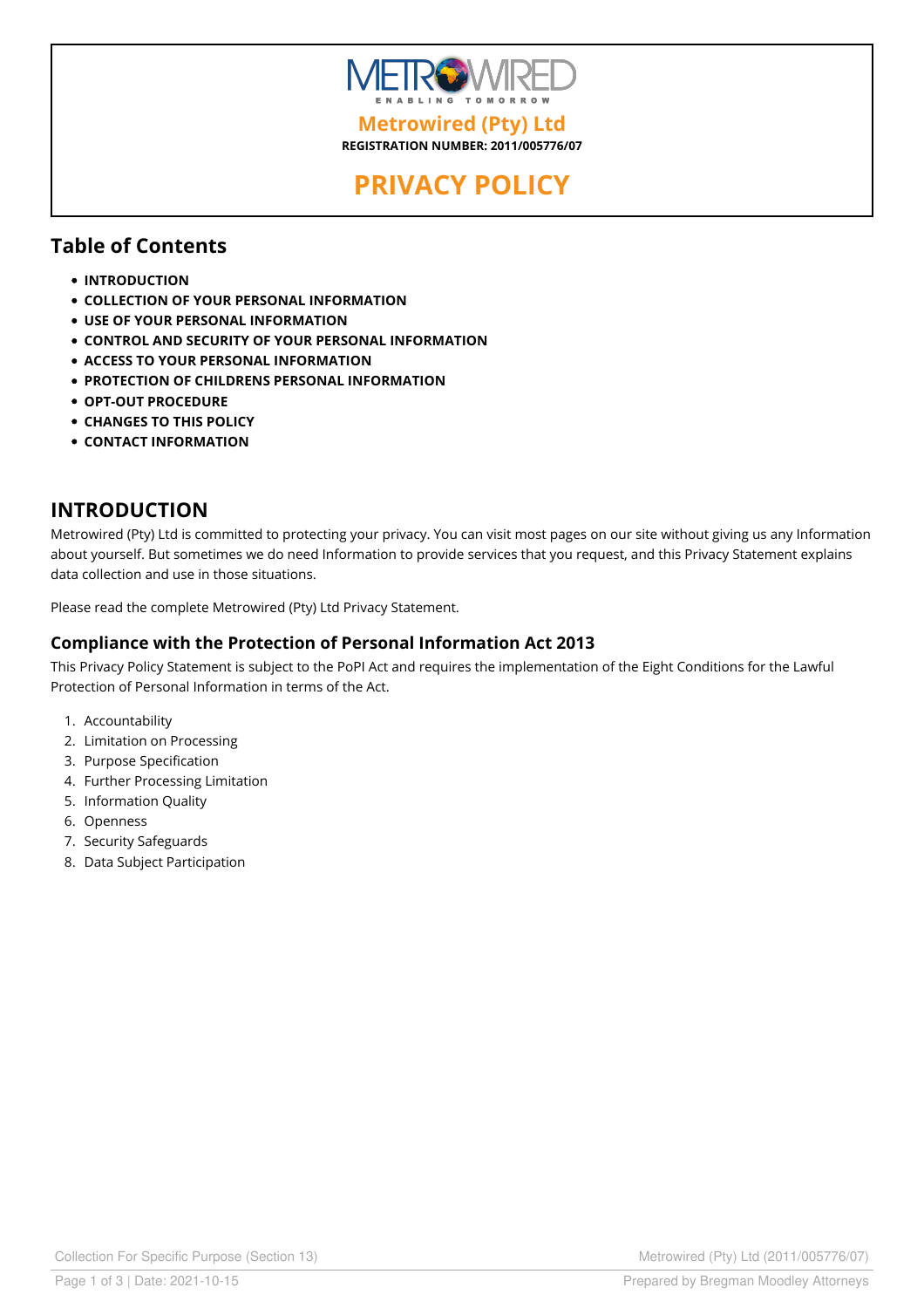#### **COLLECTION OF YOUR PERSONAL INFORMATION**

We will ask you when we need Information that personally identifies you (Personal Information) or allows us to contact you. Generally, this Information is requested when:

Personal Information collected by Metrowired (Pty) Ltd is often limited to e-mail address, name, telephone number, location, but may include other Information when needed to provide a service you requested.

# **USE OF YOUR PERSONAL INFORMATION**

Metrowired (Pty) Ltd uses your Personal Information for the following purposes:

Metrowired (Pty) Ltd may disclose your Personal Information ifrequired to do so by law or in the good-Faith belief that such action is necessary to:

- 1. conform to the edicts of the law or comply with legal process served on Metrowired (Pty) Ltd or the site;
- 2. protect and defend the rights or property of Metrowired (Pty) Ltd and its family of Websites; or
- 3. act in urgent circumstances to protect the personal safety of Metrowired (Pty) Ltd employees, users of our products or services, or members of the Public.

#### **CONTROL AND SECURITY OF YOUR PERSONAL INFORMATION**

When you register, or otherwise give us Personal Information, Metrowired (Pty) Ltd will not share that Information with third parties without your permission, other than for the limited exceptions already listed above.

Metrowired (Pty) Ltd may send out periodic transactional e-mails informing you of technical service or security issues related to a product or service you requested, or confirming that you requested a product or service. You will not be able to choose to unsubscribe to these mailings, as they are considered an essential part of the service you have chosen.

Metrowired (Pty) Ltd is committed to protecting the security of your Personal Information. We use a variety of security technologies and procedures to help protect your Personal Information from unauthorised access, use or disclosure.

#### **ACCESS TO YOUR PERSONAL INFORMATION**

We will provide you with the means to ensure that your Personal Information is correct and current, and to determine what Personal Information Metrowired (Pty) Ltd has of yours.

You can contact Metrowired (Pty) Ltd or our Information Officer for further assistance, if required.

# **PROTECTION OF CHILDRENS PERSONAL INFORMATION OPT-OUT PROCEDURE**

"Opting-out" in a legal sense means the same as it does in an everyday sense. To "Opt-Out" means you are choosing to no longer participate in something.

An Opt-Out Policy that lets customers know that they have the ability and right to opt out of aspects of your website or app, as well as a clear and easy-to-follow method for actually opting out, are required by law in certain circumstances.

Metrowired (Pty) Ltd provides the following ways to "opt-out" from their Data Collection

# **CHANGES TO THIS POLICY**

Metrowired (Pty) Ltd will occasionally update this Privacy Policy. When we do, we will also revise the "last updated" date at the top of the

Privacy Policy. For material changes to this policy, Metrowired (Pty) Ltd will notify you by placing prominent notice on the Website.

Metrowired (Pty) Ltd reserves the right to amend, alter and terminate this Policy at any time.

# **CONTACT INFORMATION**

Metrowired (Pty) Ltd welcomes your comments regarding this Privacy Statement, please contact our Information Officer at the details below.